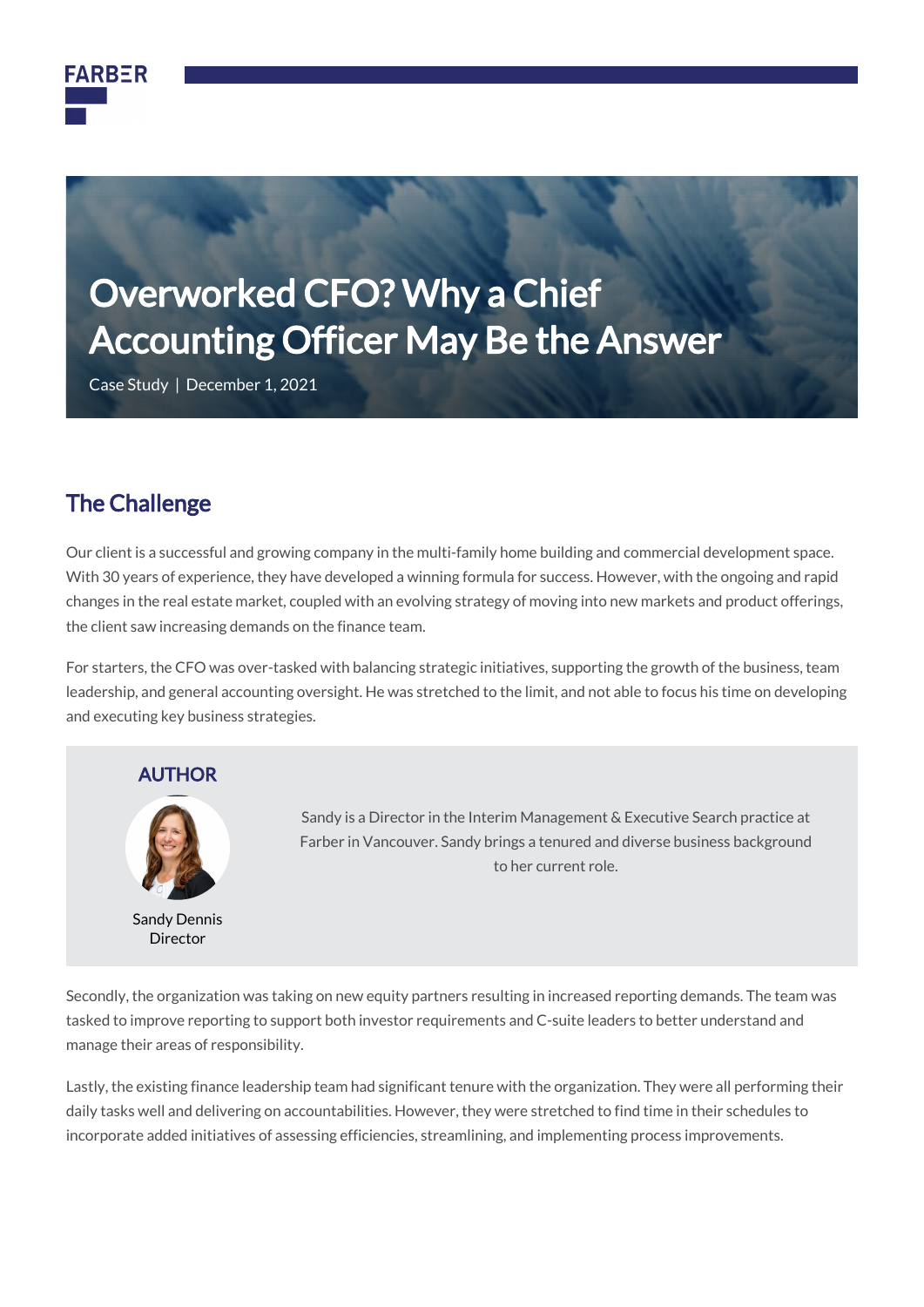

With those challenges in mind, the client saw an opportunity to create a new role—SVP, Financial Operations, similar in job scope to a Chief Accounting Officer (CAO). This new role would be externally sourced and sit between the CFO and the functional VP & Director leaders.

# The Solution

Having supported this client before by filling past leadership roles, we knew how important culture fit was for the organization. For example, the client encourages open and transparent sharing of information, swift conflict resolution, and continuous professional development. With cultural fit at the forefront, we knew we had to find a like-minded candidate.

The new hire also needed to be handled with sensitivity and diplomacy—ensuring that existing VPs did not feel devalued.

After holding numerous meetings with the hiring team including the CFO, COO and VP of People, we deepened our understanding of the hiring organization's structure and objectives. We identified the key competencies required of the ideal candidate to determine technical expertise and leadership to ensure a successful placement.

With this information in hand, our team started [talent mapping](https://www.predictiveindex.com/blog/what-is-talent-mapping/) across the country and networking to identify qualified candidates. We also held weekly updates with the client's key stakeholders—detailing our progress and refining as necessary.

Through this rigorous process of connecting with active and [passive candidates](https://farbergroup.com/articles/passive-talent-candidates/), we arrived at a long list of potential candidates. Within seven weeks, a short-list of seven qualified candidates was vetted, presented, and approved by the client. Although there was a clear frontrunner, full due diligence and consideration of numerous potential candidates was critical to making the right hiring decision.

# The Outcome

The successful candidate was selected after a series of interviews, including a final round with the CEO. Since joining the team, she has delivered on key initiatives while gaining the trust and respect of the tenured team of VPs who now report directly to her, rather than the CFO.

After two months in the seat, the client shared the following:

"I'm happy with the placed candidate. She has fit in very quickly and has got right up to speed in many areas. She has been proactive and has a good sense of balancing initiative with seeking guidance. Many of her peers and our senior leaders have told me they are impressed with her and believe she is very capable.

For me, she has already made life easier as she's stepped into both filling the void that I wasn't taking care of and helping in areas that I was expecting to still manage.